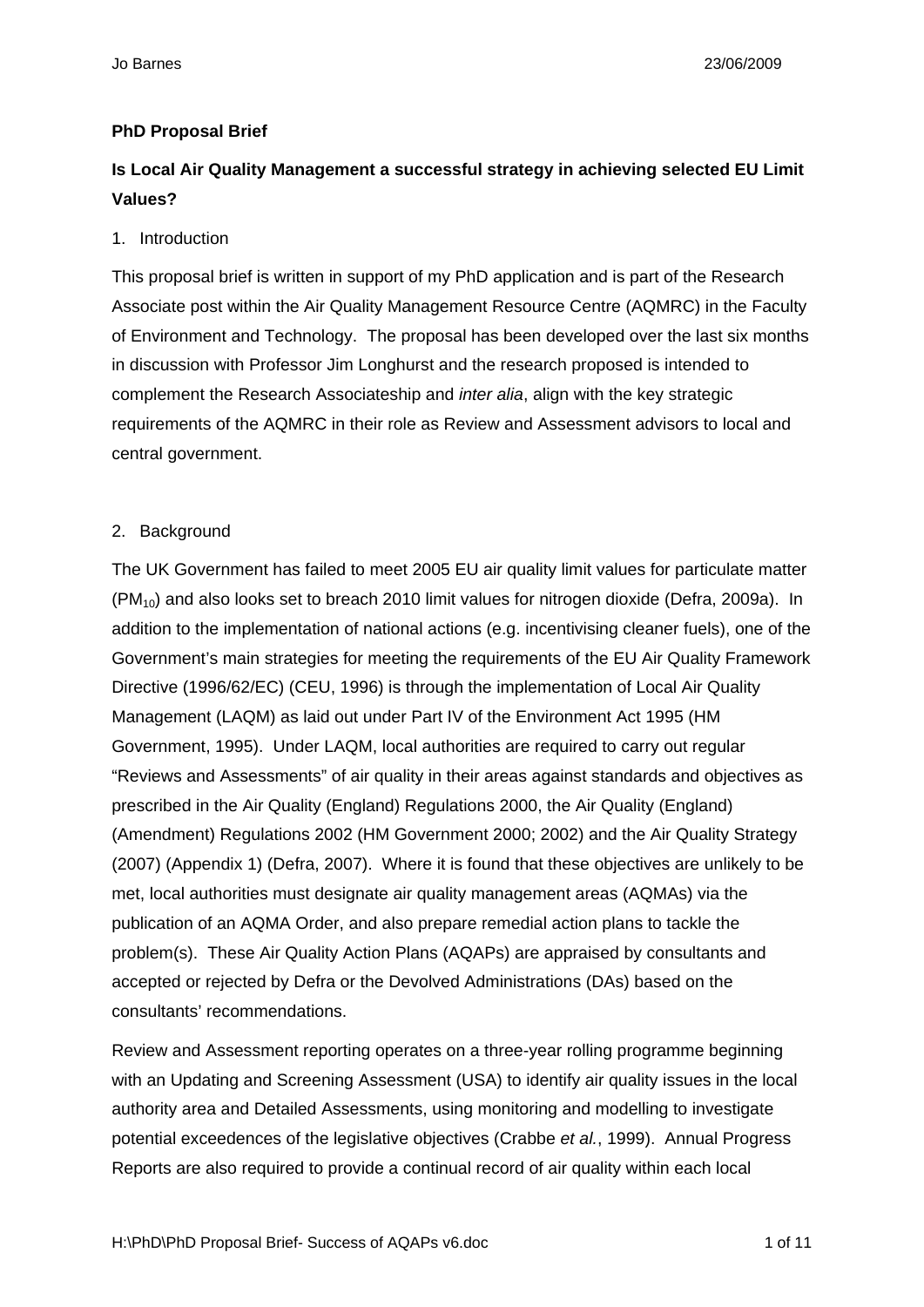authority's district. In addition to local authorities' regular Review and Assessment reporting, in the 12 months following declaration of an AQMA, local authorities are required to complete a Further Assessment to verify that the AQMA declaration remains valid, and within 12 to 18 months of declaration the AQAP must be submitted. Air Quality Action Plan Progress Reports (AQAP-PRs) are required annually thereafter, and AQAPs may also be subject to periodic review and revision (Defra, 2009b).

The first round of LAQM Review and Assessment reporting began in 1998 leading to the first AQAPs being published in 2001, primarily for exceedences of the objectives for trafficrelated nitrogen dioxide and PM<sub>10</sub> (Laxen *et al.*, 2001). There have since been two subsequent Review and Assessment Rounds (Round 2: 2003-2006; Round 3: 2006-2009), during which further AQMAs have been declared and although both national and local government have become progressively more familiar with the causes and extent of air quality issues faced in many parts of the UK, there is little evidence on the effectiveness of implemented traffic management schemes (Crabbe and Elsom, 1998). The long period of implementation between the publication of the first Round AQAPs and the completion of the latest third Round AQAP-PRs provides an opportunity for reflection on this growing body of evidence to attempt to assess the effectiveness of AQAPs, and ultimately the whole LAQM process, both at a local level and, collectively, at a national level.

#### 3. Aims and objectives

This research will draw on the extensive body of evidence provided by the Review and Assessment process between the completion of Rounds 1 and 3 to establish whether AQAPs have been effective in achieving their aims and in improving air quality at a local level. By evaluating the degree of success achieved through individual AQAPs and then building an aggregate picture of progress to achievement of their goals it will be possible to assess the effectiveness and efficiency of the LAQM regime as a national strategy to meet EU air quality legislative requirements.

### The research hypothesis is as follows:

*Air Quality Action Plans are successful in terms of reducing local concentrations of nitrogen dioxide and PM10 and therefore Local Air Quality Management will enable the UK Government to meet the relevant EU Limit Values in the future.*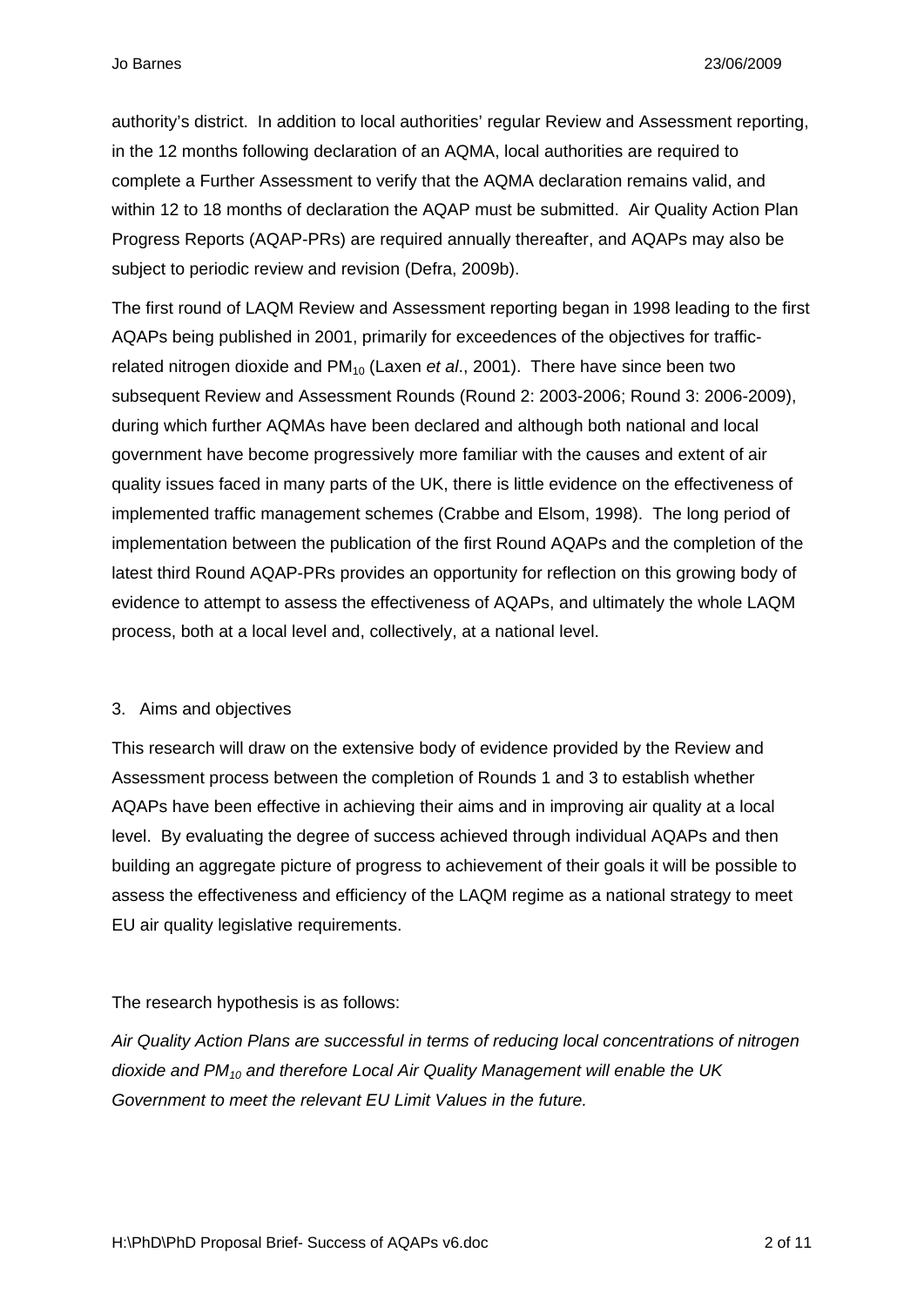The research objectives are therefore to:

Objective 1: Determine whether there has been any change in the concentration of pollutants, in AQMAs declared in Round 1 of Review and Assessment

Objective 2: Evaluate whether the measures included in the Air Quality Action Plans produced following Round 1 are being achieved; and

Objective 3: Critically assess whether implementation of the Action Plans has resulted in the change in pollutant concentrations identified in Objective 1.

### 4. Method

1

This research aims to evaluate the effectiveness and efficiency and therefore the success of Air Quality Action Plans by using two approaches. One method is to identify the number of successfully implemented measures included in an Action Plan. The other measure of success will be observable as a reduction in concentrations of the pollutant on which the AQMA was declared. It is postulated that the former may not necessarily lead to the latter and it is recognised that a direct causal relationship will be compromised by local variations (Longhurst *et al*., 2009), but in seeking to quantify the effect of these external variables it may be possible to determine AQAP measures and strategies that have contributed to the reduction in pollutant concentrations.

The research will sample from the 407 British<sup>1</sup> local authorities those 119 Air Quality Action Plans that were accepted by Defra and the DAs following the first Round of Review and Assessment. This purposive sample will include AQMAs from England, London, Scotland and Wales, which reflect the differences in policy and practice between them, as well as the effects of any geographical effects on air quality (Woodfield *et al.*, 2003) e.g. meteorology. As the most prevalent cause of AQMA declarations (~95% of AQMAs) (Bureau Veritas and Transport Travel Research Ltd., 2007), the research will focus on AQAPs based on air quality objective exceedences of nitrogen dioxide and particulate matter ( $PM_{10}$ ) from traffic sources. This will ensure the findings are widely relevant and transferable.

4.1 Objective 1: Determine changes in pollutant concentrations between Rounds 1 and 3 Having identified the traffic-related AQMAs resulting from Round 1 of the Review and Assessment process, AQMA Orders will be examined for each to confirm the pollutant on which the AQMA was declared, the objective breached, the geographical extent of the

 $1$  Northern Ireland authorities did not participate in Round 1 Review and Assessment.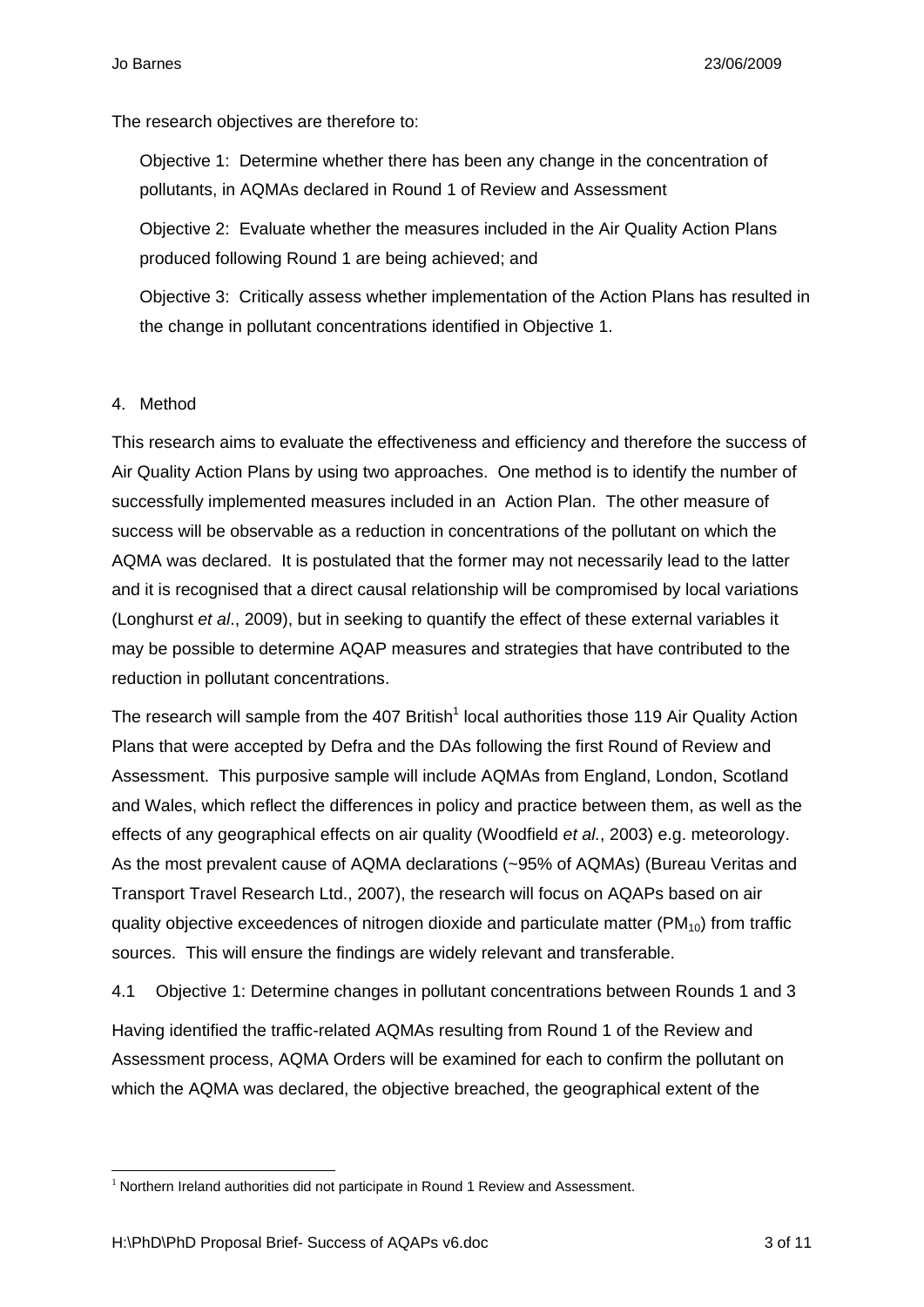AQMA and the date of declaration. AQMA Orders are held by the AQMRC at UWE and so are readily available.

Monitoring data from the first Round Stage 3 (Detailed Assessment) reports and the latest Round 3 Progress Report will be compared to identify monitoring sites that have remained in the same location within each AQMA. Grid references for monitoring sites will be recorded to enable sites to be plotted in a GIS to aid analysis and presentation of the resulting data. (If no original monitoring sites remain from Round 1 the closest available Round 3 site will be used and its distance from the original site recorded. Alternatively, where monitoring stations have been relocated between Rounds 1 and 3, it may be possible to use data from the nearest long-term national Automatic Urban and Rural Network (AURN) monitoring site (AEAT, 2009).) The capture year of each respective report's monitoring data will be noted, as will monitoring site types (i.e. roadside, kerbside, background), the urban/rural status of the monitoring site (Ing *et al.*, 2001) and the country/DA to allow pooled data analysis of these variables which may affect changes in pollutant concentrations. Any temporal variation between Defra and the DAs' acceptance of local authorities' Air Quality Action Plans and subsequent reporting dates will need to be taken into consideration in order to reduce the effects of annual variability in meteorological conditions and national trends in pollutant concentrations. Report authors will also be noted as contacts to assist in addressing the second Objective.

Monitoring data for all matched sites from both reporting periods will be checked for Gaussian distribution using the Anderson-Darling Normality test and, depending on the outcome, a Paired *t* test (parametric) or Wilcoxon test (non-parametric) will be used to statistically analyse whether any change in pollutant concentrations between the two reporting periods is due to chance using a 1% probability threshold (P< 0.01). Repeated measures ANOVA (parametric) or the Friedman test (non-parametric) will be used to determine any statistically significant change within and between the variables (country, urban/rural, site type) that may not be apparent, or may confound statistically significant change, in the whole sample.

### 4.2 Objective 2: Evaluate whether AQAP measures are being achieved

This objective will be dealt with in two parts: (a) a review of the measures within the AQAPs and the most recent AQAP-PRs/revised AQAPs resulting from Rounds 1 and 3 respectively, and (b) interviews/questionnaires with the local authorities/report authors.

4.2.1. Part A: Review of AQAP measures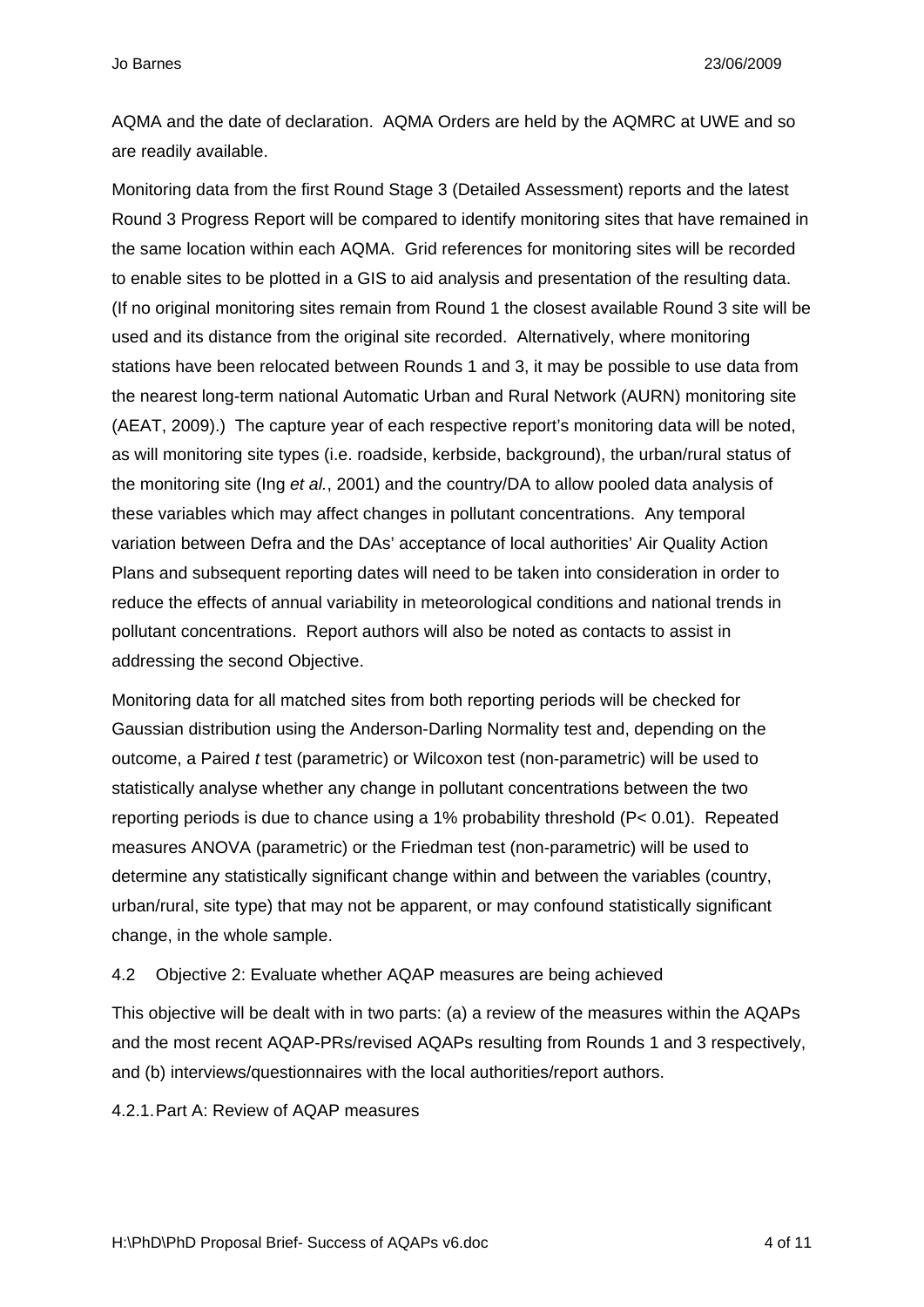Round 1 AQAPs and the latest Round 3 AQAP-PRs (or revised AQAPs where available) will be reviewed and the measures compared. These reports will be obtained from AEA Technology, who hold the Defra contract for appraisal of local authorities' AQAPs.

Round 1 AQAP measures will be categorised according to their potential to reduce pollutant concentrations within the available timescale, i.e. by the end of Round 3. Some AQAPs may have defined quantitatively the effect of the measures but in many cases these are likely to be crude estimates in such cases the professional, objective judgement of the researcher will be used to determine whether measures are likely to have direct/indirect effects on air quality, the strength of any potential air quality improvement and the timescale for implementation. A matrix scoring system for these categorisations will be devised to weight those measures that are most likely to have reduced pollutant concentrations within the available timescale.

A comparison of the Round 1 AQAP and subsequent Round 3 revisions/AQAP-PRs will identify measures that have been completed. The success of the Round 1 AQAP may then be scored according to the weightings of the completed measures.

#### 4.2.2. Part B: Interviews/questionnaires

Interviews with local authorities AQAP authors (or succeeding air quality officers), either face-to-face or remotely by telephone or postal/e-mail questionnaire using the recommendations of the UWE Research Observatory (2009), will be carried out to clarify any uncertainties identified in Part A (review of AQAPs). The interviews will seek to identify:

- The status of implemented AQAP measures,
- Why any remaining measures have not been implemented/completed,
- Whether any prioritisation of measures identified in the original AQAP has been adhered to in practice,
- **Whether the agreed deadlines are being met,**
- **Any confounding issues, and**
- Any unexpected 'wins', i.e. changes with the potential to improve air quality that were not included in the original Round 1 AQAP.

The purpose of the interviews is to provide a more personal interpretation of the success of AQAP measures to assist in the evaluation process and to inform subsequent discussions on why AQAPs are/are not a successful strategy.

4.3 Objective 3: Assess whether AQAPs have led to improvements in air quality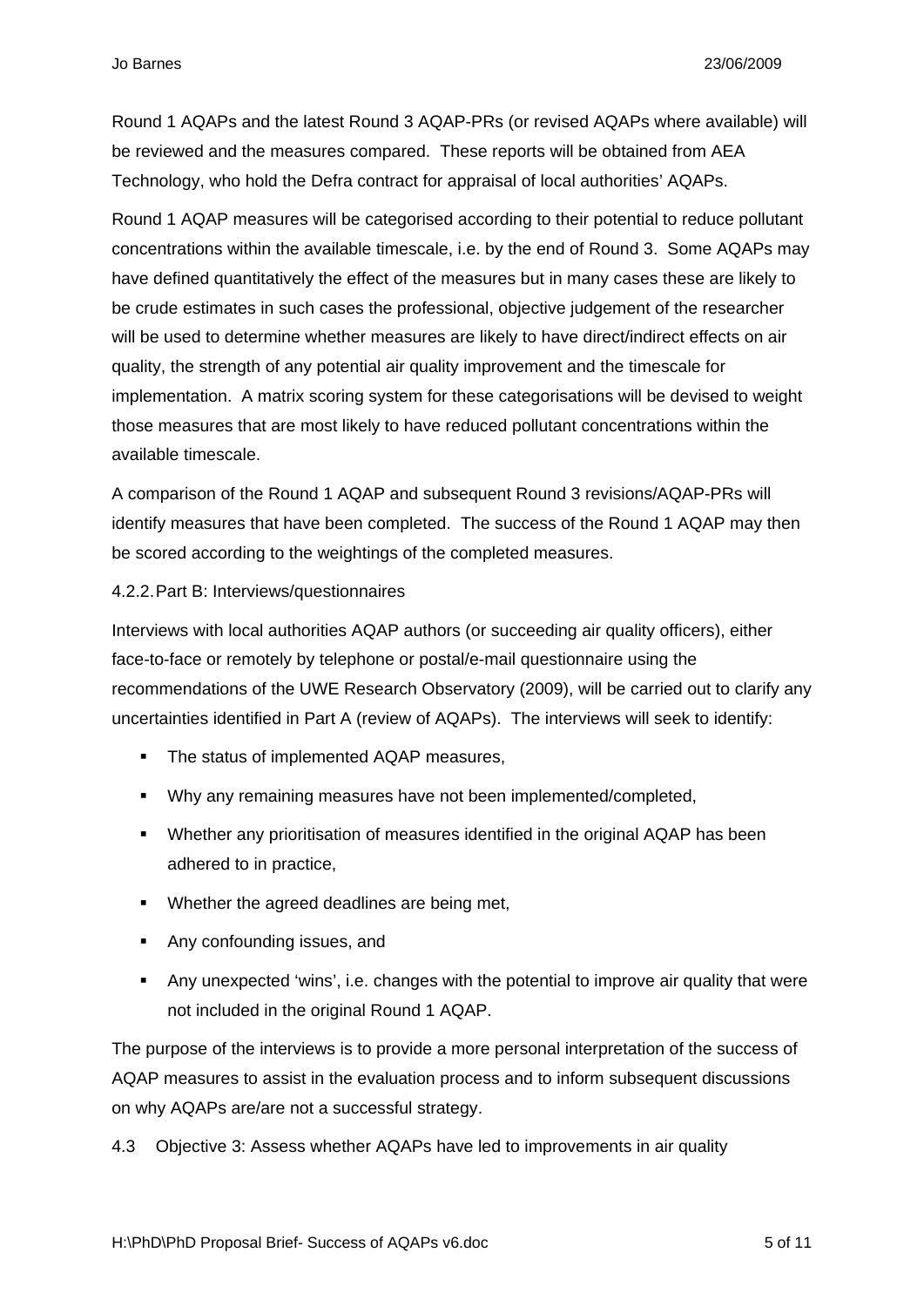Having identified any statistically significant changes in pollutant concentrations between Rounds 1 and 3 (Objective 1) and attributed scores of success to Round 1 AQAPs (Objective 2), the research will assess whether there is any statistical association between successful AQAPs and improvements in air quality. The datasets will be tested for Gaussian distribution and, depending on the outcome, Pearson's correlation coefficient (parametric) or Spearman's correlation (non-parametric) will be used to calculate the *r*-value (*rs*-value for Spearman's correlation). Pooled data analysis of the other variables, i.e. country, urban/rural, and site type, will also be used to determine whether correlation exists within these categorisations that may not be apparent in the larger dataset.

### 5. Conclusions

As a critical evaluation of Local Air Quality Management, this research will rigorously assess whether Air Quality Action Plan measures are being achieved and, using the appropriate forms of statistical testing, determine whether this approach is leading to improvements in air quality both locally and nationally. A strong positive correlation would indicate that AQAPs are achieving their objectives to reduce pollutant concentrations, whereas no significant improvement in air quality associated with very few implemented AQAP measures would suggest that the Action Planning process is inefficient and ineffective. Implemented AQAP measures that are not associated with a corresponding decrease in pollutant concentrations indicate that the Action Planning element of the LAQM process is ineffective in improving air quality or that there are confounding factors. Additionally, a significant reduction in pollutant concentration independent of any AQAP measures would suggest that Action Planning is unnecessary and that other factors are likely to have a greater effect on local air quality.

These conclusions will assist Defra and the DAs assess the suitability of the LAQM mechanism within the Air Quality Strategy in contributing towards the fulfilment of UK and EU air quality legislation for nitrogen dioxide and  $PM_{10}$ . A thorough examination of both successful and unsuccessful measures and the identification of problems experienced in implementing Air Quality Action Plans will help to inform all local authorities in the preparation and execution of their own Action Plans and will be developed as a 'good practice' strategy paper. This research thus will have valuable implications both for air quality policy research and enhancement of practice.

Recommendations for further research will follow from these findings.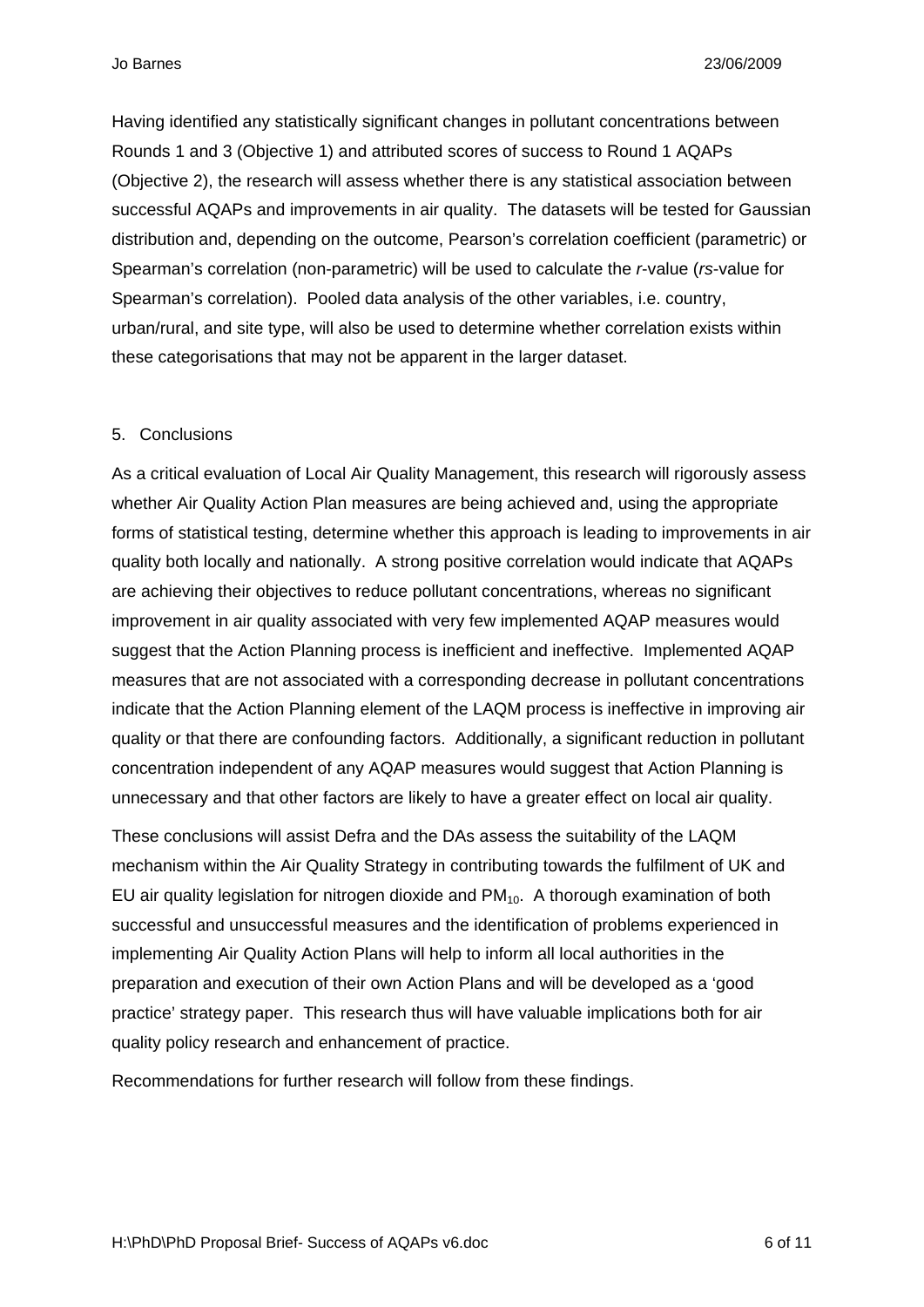# 6. Timeframe

## COMPLETION: 2013

| <b>YEAR</b>  | <b>ACTION</b>                                                                                  |  |  |  |  |  |  |  |  |
|--------------|------------------------------------------------------------------------------------------------|--|--|--|--|--|--|--|--|
| $\mathbf{1}$ | Preparation                                                                                    |  |  |  |  |  |  |  |  |
|              | literature review (primary research, current/historical legislative guidance);                 |  |  |  |  |  |  |  |  |
|              | selection criteria (Round 1 AQAPs for traffic-related AQMAs);<br>٠                             |  |  |  |  |  |  |  |  |
|              | feasibility study (data accessibility, time availability, interview/questionnaire<br>٠         |  |  |  |  |  |  |  |  |
|              | technique);                                                                                    |  |  |  |  |  |  |  |  |
|              | data sourcing. (AQMA Orders [AQMRC], R1 Stage 3 assessments, R1<br>٠                           |  |  |  |  |  |  |  |  |
|              | AQAPs, R3 AQAP revisions/AQAP-PRs, R3 PRs) [AEAT/BV];                                          |  |  |  |  |  |  |  |  |
|              | Internal presentation: research methodology.                                                   |  |  |  |  |  |  |  |  |
| $1 - 2$      | Objective 1: Determine changes in pollutant concentrations                                     |  |  |  |  |  |  |  |  |
|              | Review of AQMA Orders (date of declaration, pollutant, objective, boundary);                   |  |  |  |  |  |  |  |  |
|              | Review of R1 Stage 3 assessments & R3 PRs (recurring monitoring sites,<br>٠                    |  |  |  |  |  |  |  |  |
|              | grid references, pollutant concentrations, site type, urban/rural status,                      |  |  |  |  |  |  |  |  |
|              | Devolved Administration, reporting year, report author);                                       |  |  |  |  |  |  |  |  |
|              | Statistical analysis: Paired t test/Wilcoxon, ANOVA/Friedman.                                  |  |  |  |  |  |  |  |  |
|              | Regional/national presentation/1 <sup>st</sup> peer-reviewed journal paper: evaluation of      |  |  |  |  |  |  |  |  |
|              | Objective 1 analysis.                                                                          |  |  |  |  |  |  |  |  |
| $2 - 3$      | Objective 2: Evaluate achievement of AQAP measures                                             |  |  |  |  |  |  |  |  |
|              | A) Review of R1 AQAPs & R3 AQAP-PR/revised AQAP                                                |  |  |  |  |  |  |  |  |
|              | (categorisation/scoring of completed measures, scoring of R1 AQAPs)                            |  |  |  |  |  |  |  |  |
|              | B) Interviews/questionnaires (completed/outstanding measures, timescales,                      |  |  |  |  |  |  |  |  |
|              | confounding/beneficial issues)                                                                 |  |  |  |  |  |  |  |  |
|              | National/international presentation/2 <sup>nd</sup> peer-reviewed journal paper: evaluation of |  |  |  |  |  |  |  |  |
|              | Objective 2 analysis.                                                                          |  |  |  |  |  |  |  |  |
| $3 - 4$      | Objective 3: Assess whether AQAPs have led to changes in pollutant concentrations              |  |  |  |  |  |  |  |  |
|              | Statistical analysis of results from Objectives 1 and 2 (Pearson's correlation                 |  |  |  |  |  |  |  |  |
|              | coefficient/Spearman's correlation).                                                           |  |  |  |  |  |  |  |  |
|              | National/international presentation/3 <sup>rd</sup> peer-reviewed journal paper: evaluation of |  |  |  |  |  |  |  |  |
|              | Objective 3 analysis.                                                                          |  |  |  |  |  |  |  |  |
| 4            | Write-up                                                                                       |  |  |  |  |  |  |  |  |
|              | National/international presentation, 4 <sup>th</sup> peer-reviewed journal paper: results and  |  |  |  |  |  |  |  |  |
|              | recommendations; good practice Action Planning paper.                                          |  |  |  |  |  |  |  |  |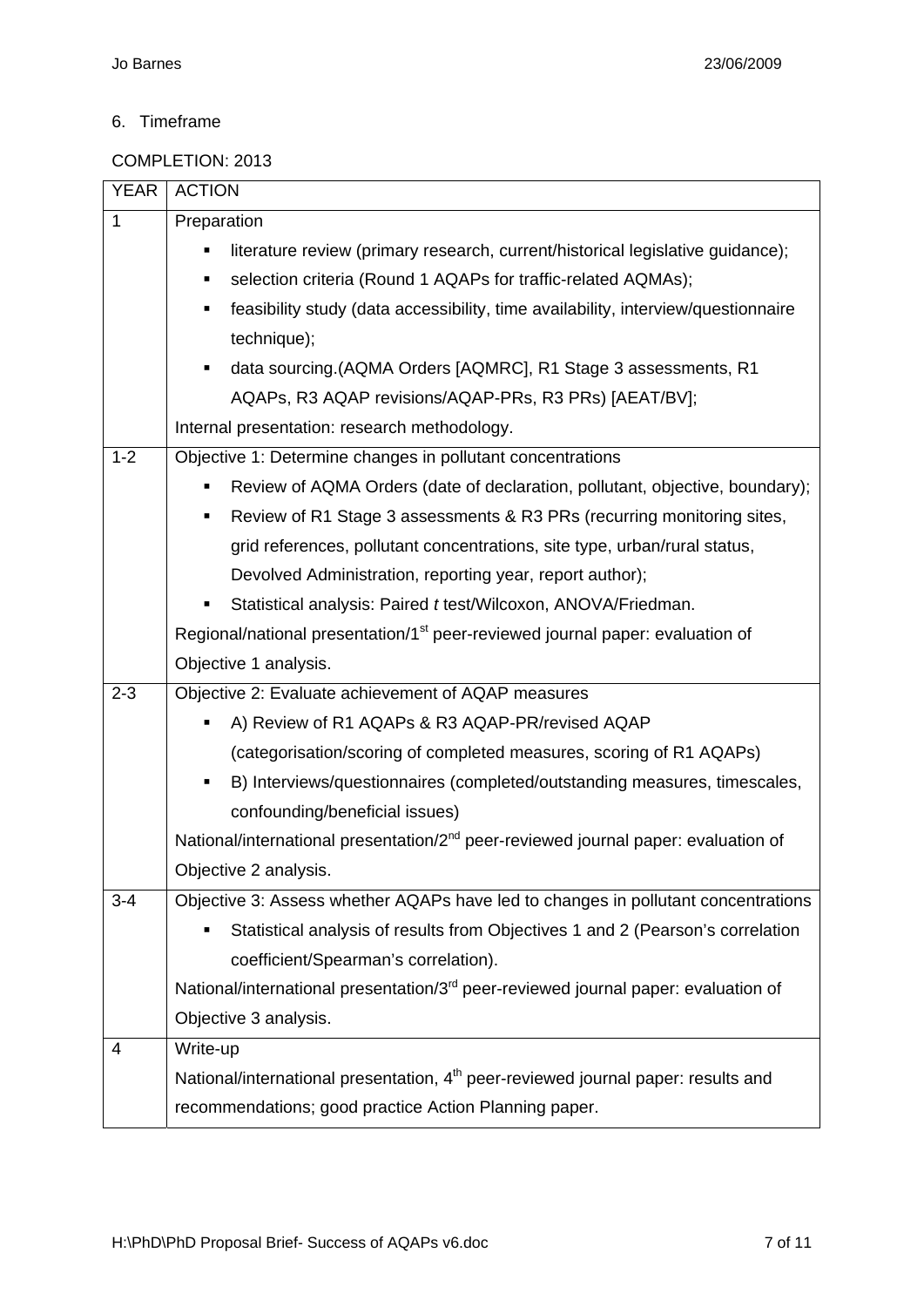## 7. References

AEA Technology (2009), Site Information and Data for Automatic Monitoring Stations, Air Quality Archive website, http://www.airquality.co.uk/archive/autoinfo.php. [Accessed 1 March 2009].

Bannister, D. (1997). Transport and air quality in the UK, *Greener Management International*, 20, 89.

Bureau Veritas and Transport Travel Research Ltd., (2007). Evaluation of support provided by Defra and the Devolved Administrations to local authorities for Air Quality Action Planning through Local Air Quality Management. Defra, London.

http://www.defra.gov.uk/environment/airquality/local/eval/pdf/localair-eval-06.pdf. [Accessed 1 March 2009].

CEU (Council of the European Union), (1996). Council Directive 96/62/EC on ambient air quality assessment and management. Official Journal L296, 0055-0063.

Chatterton T.J., Woodfield N.K., Beattie C.I. and Longhurst J.W.S., (2004). Outcomes of the first round of local authority air quality Review and Assessments under the UK's air quality strategy, *Journal of Environmental Monitoring*, 6, 849-853.

Crabbe, H., Beaumont, R. and Norton, D. (1999). Local air quality management: a practical approach to air quality assessment and emissions audit, *The Science of the Total Environment*, 235, 383-385.

Crabbe, H. and Elsom, D.M., (1998). Air quality effectiveness of traffic management schemes: UK and European case studies, *Environmental Monitoring and Assessment*, 52, 173-183.

Defra and the Welsh Assembly Government, (2003). Local Air Quality Management Policy Guidance. LAQM.PG(03). ISBN 0-85521-020-6,

http://www.defra.gov.uk/environment/airquality/local/guidance/pdf/laqm-pg03.pdf. [Accessed 1 March 2009].

Defra and the Devolved Administrations, (2003a). Local Air Quality Management Technical Guidance. LAQM.TG(03). ISBN 0-85521-021-4.

Defra, (2007). Air Quality Strategy.

http://www.defra.gov.uk/environment/airquality/strategy/index.htm. [Accessed 1 March 2009].

Defra, (2009b). Consultation on the draft UK notification to the European Commission to secure additional time to meet the limit values for particulate matter for certain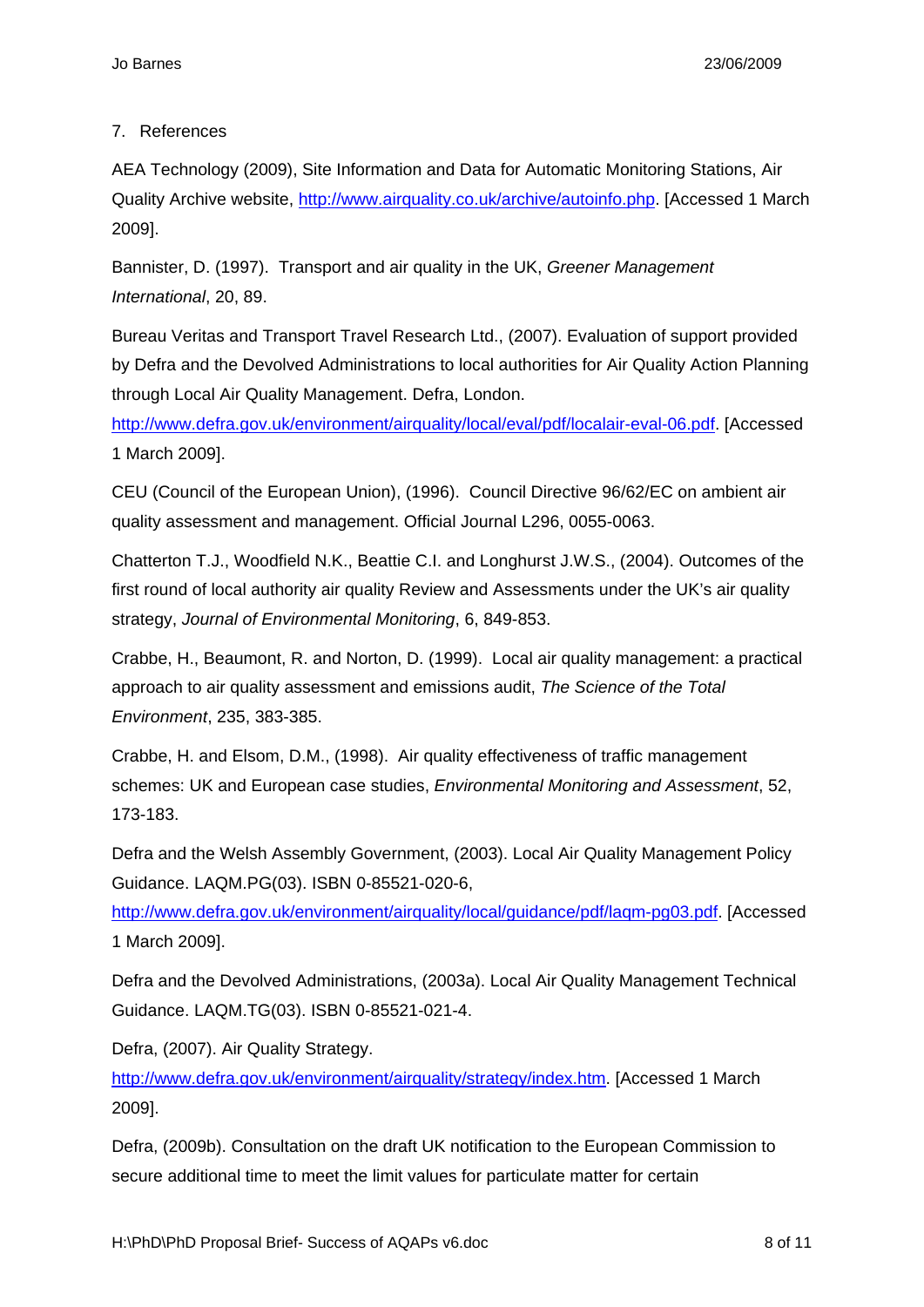zones/agglomerations in accordance with the Council Directive 2008/50/EC on Ambient Air Quality and Cleaner Air for Europe, http://www.defra.gov.uk/corporate/consult/airquality/index.htm. [Accessed 1 March 2009].

Defra, (2009b). Local Air Quality Management Policy Guidance (PG09), http://www.defra.gov.uk/environment/airquality/local/guidance/pdf/laqm-policy-guidancepart4.pdf. [Accessed 1 March 2009]

HM Government, (1995). Environment Act 1995. The Stationery Office, London.

HM Government, Air Quality (England) Regulations (2000). SI 2000 No. 928, Office of Public Sector Information, London. http://www.opsi.gov.uk/si/si2000/20000928.htm. [Accessed 1 March 2009].

HM Government, Air Quality (England) (Amendment) Regulations (2002), SI 2002 No. 3043, Office of Public Sector Information, London. http://www.opsi.gov.uk/si/si2002/20023043.htm [Accessed 1 March 2009].

Ing, C., Beattie, C. and Longhurst, J. (2001). Progress with implementing local air-quality management in rural areas of England, *Journal of Environmental Management*, 61, 137-147.

Laxen, D., Wilson P., Beattie C., Chatterton T., Longhurst J.W.S., (2001). Evaluation of the First Round of the Local Air Quality Management Process, Report for DEFRA and the Devolved Administrations, March 2002.

http://www.aqconsultants.co.uk/PDF%20files/Report.pdf. [Accessed 1 April 2009].

Longhurst J.W.S., Irwin J.G., Chatterton T.J., Hayes E.T., Leksmono N.S. and Symons J.K. (2009), The development of effects based air quality management regimes, *Atmospheric Environment,* 43(1) 64-78.

NSCA (National Society for Clean Air and Environmental Protection) (2000). Air Quality Action Plans: Interim Guidance for Local Authorities. http://www.environmentalprotection.org.uk/assets/library/documents/AQActionPlansInterim.pdf. [Accessed 1 March 2009].

NSCA (National Society for Clean Air and Environmental Protection) (2001). Air Quality: Planning for Action. http://www.environmental-

protection.org.uk/assets/library/documents/AQActionPlansLAGuide.pdf. [Accessed 1 March 2009].

UWE Research Observatory, (2009).

http://ro.uwe.ac.uk/FileStore/HomePages/HomePage2/mapBB.htm [Accessed 26 March 2009].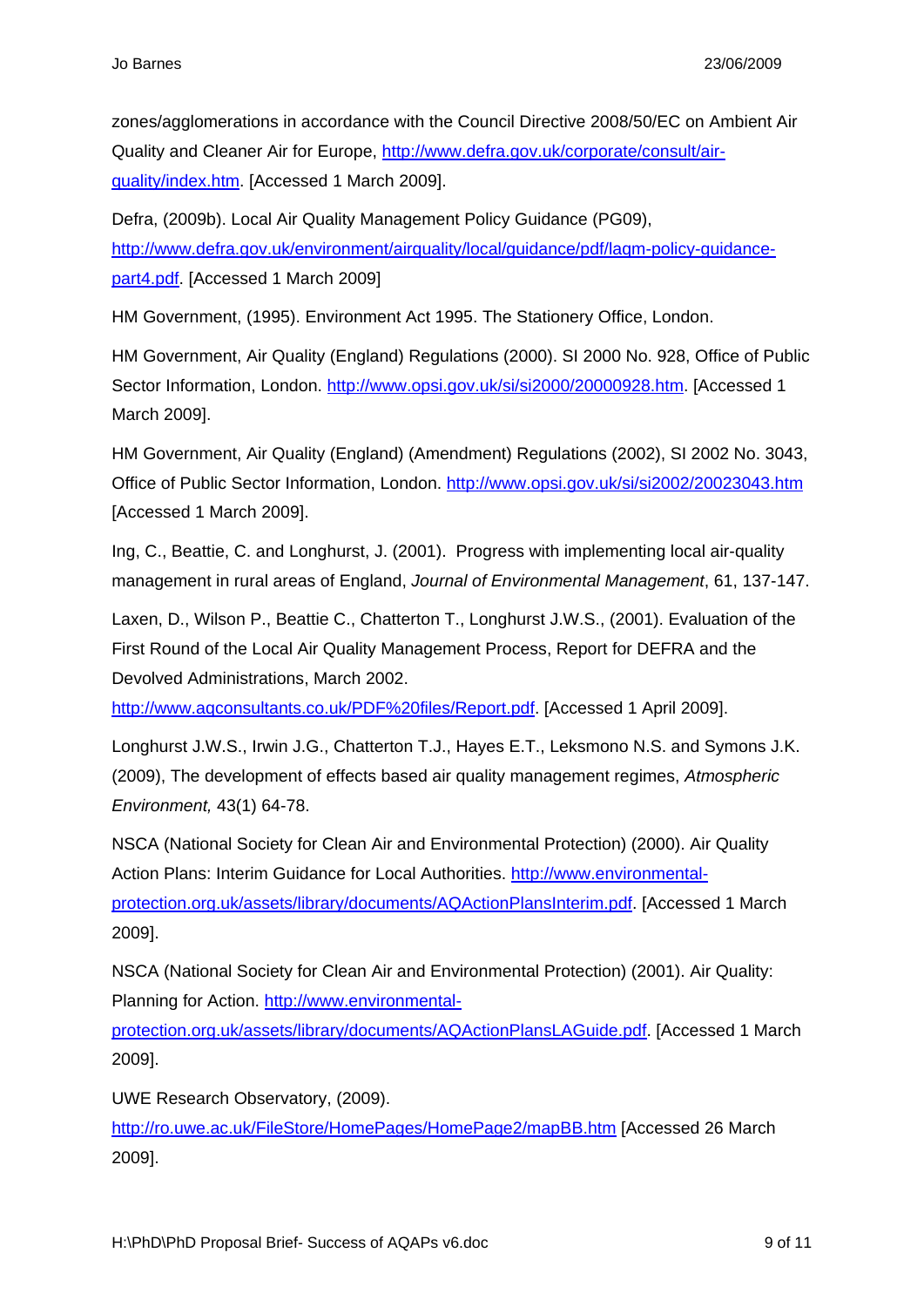Woodfield N.K., Longhurst J.W.S, Beattie C.I. and Laxen D.P.H. (2003). Regional variations in the implementation of the air quality management process within Great Britain. *Journal of Environmental Planning and Management*, 46, 49-64.